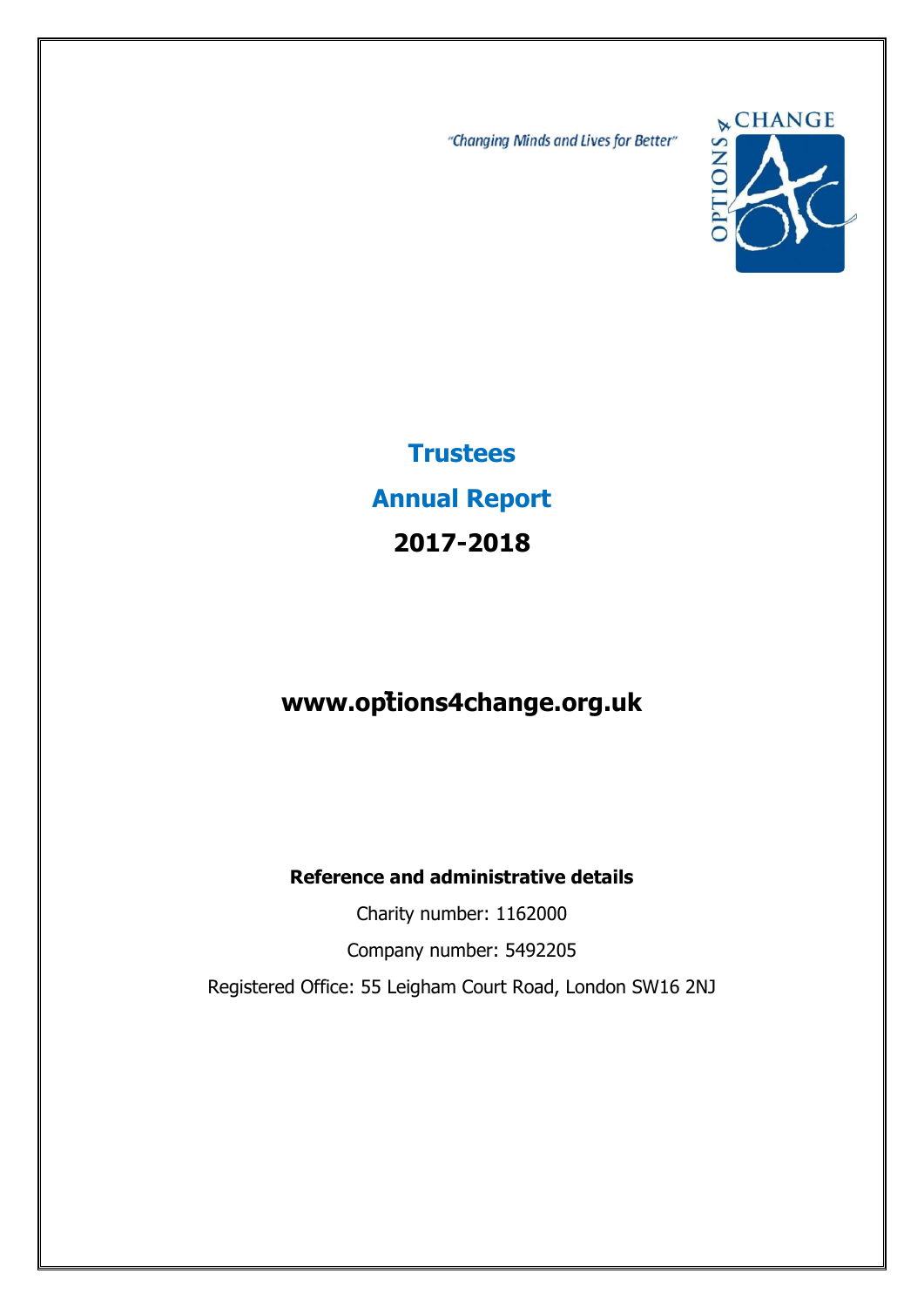# **Contents**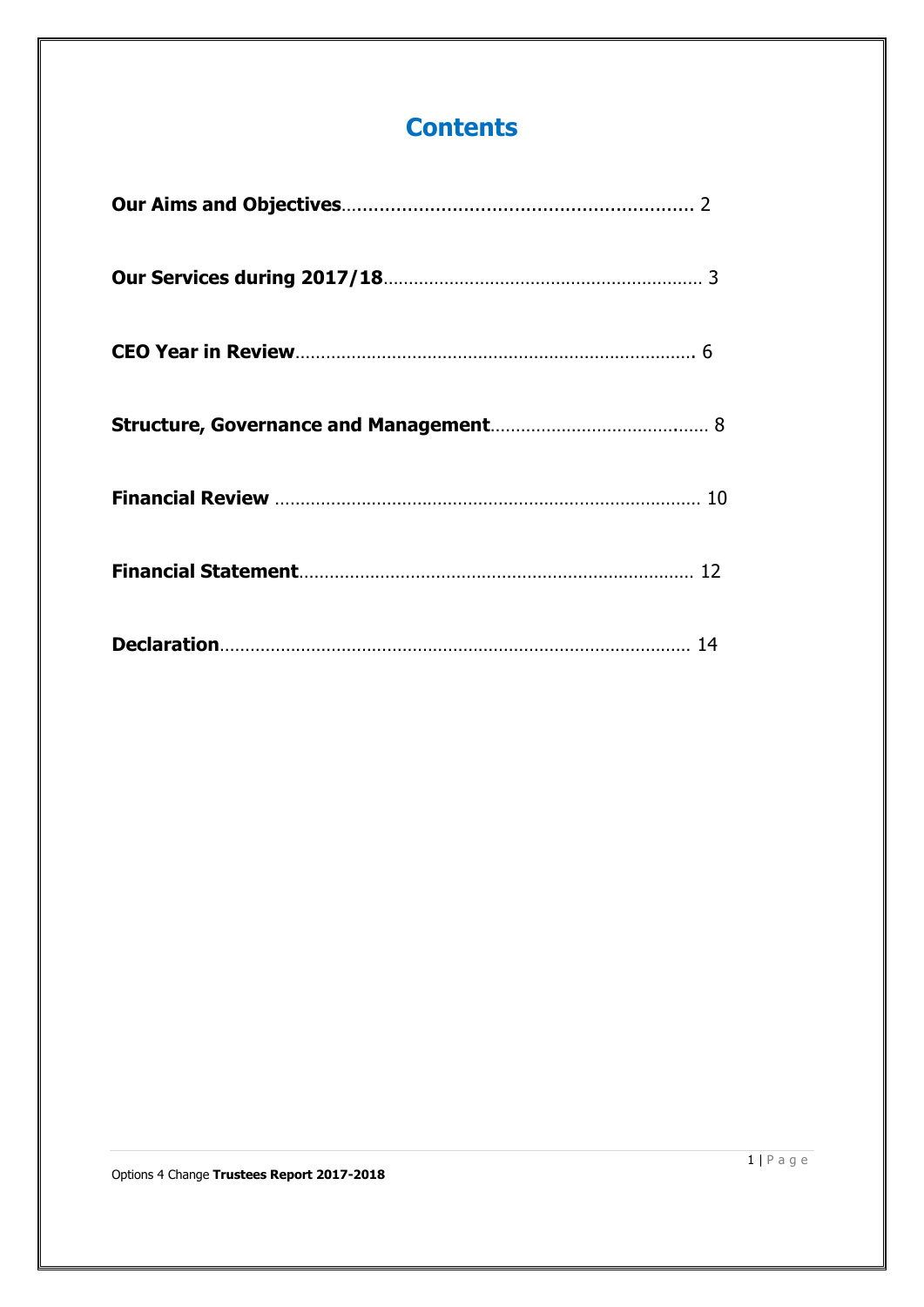# **Our Aims and Objectives**

### **Purposes and Aims**

The charity's objects ('Objects') are specifically restricted to the following:

To act as a resource for young people aged between 7 to 19 living in Lambeth by providing advice and assistance and organising programmes of physical, educational and other activities as a means of:

1. Advancing in life and helping young people by developing their skills, capacities and capabilities to enable them to participate in society as independent, mature and responsible individuals.

- 2. Advancing education.
- 3. Relieving unemployment.

4. providing recreational and leisure time activity in the interests of social welfare for people living in the area of benefit who have need by reason of their youth, age, infirmity or disability, poverty or social and economic circumstances with a view to improving the conditions in life of such persons.

5. The prevention and relief of poverty. Secure a significant increase in the quantity and quality of access to legal advice available to people seeking UK residency, those who have no recourse to public funds and those threatened with deportation; thus ensuring those who need protection get it. To assist clients who are destitute complete application forms for submission to the Home office.

## **How We Ensured We Met Our Aims**

Options 4 Change have broadened the range of services we offer to have greater impact when helping those who are disadvantaged and could not previously access help due to lack of financial resources. We responded to their need for these services enabling us to help children, young people and their families deal with:

- Homelessness:
- Address inadequacies in education provision;
- Have relief from poverty by helping them claim for benefits they are entitled to;
- Getting children back into main stream education after being excluded from school;
- Provide support when faced with eviction;
- Managing a household budget to stay out of debt.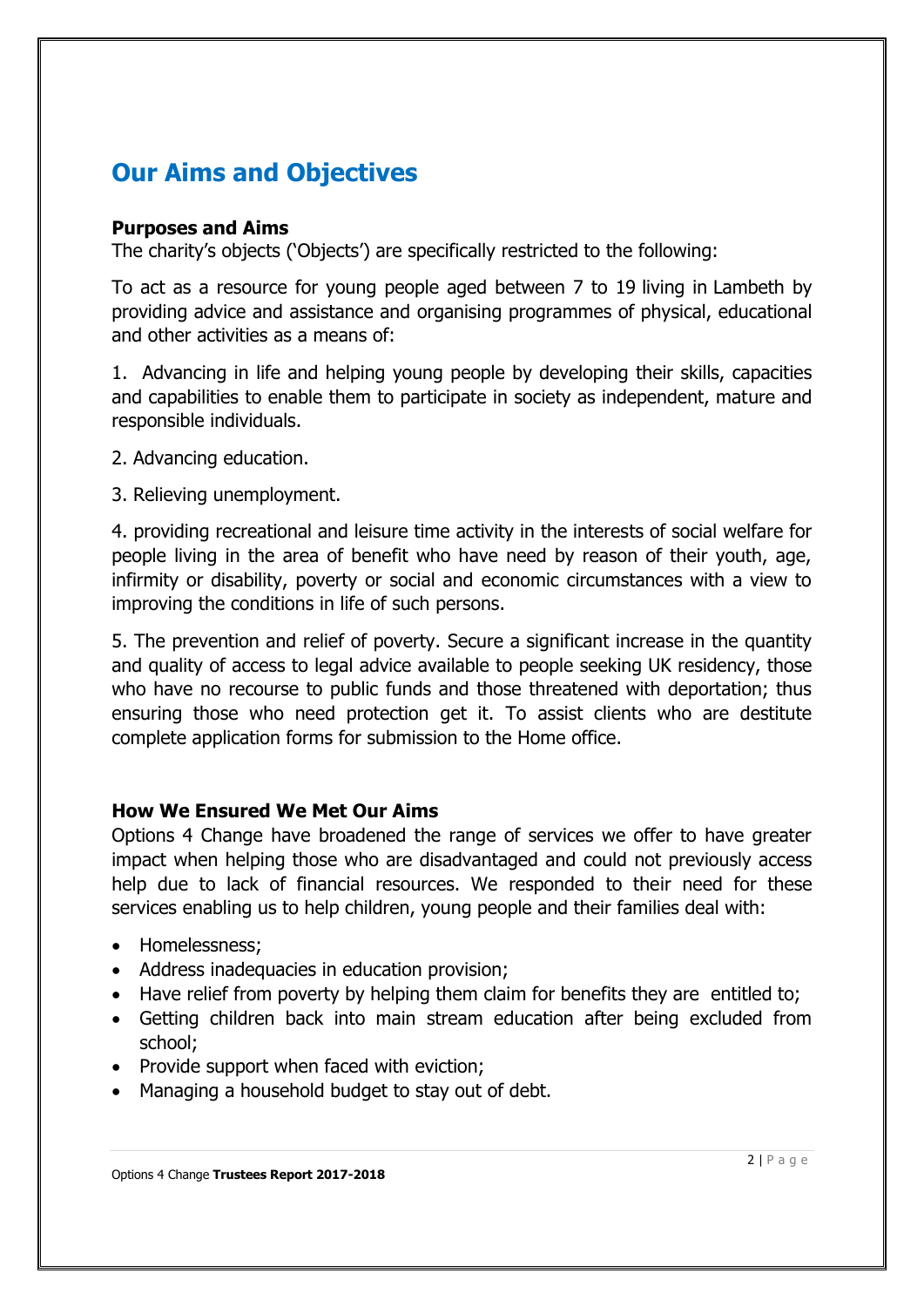## **The Services We Delivered in 2017/18**

The expansion of our service delivery to include the Immigration Service was an opportunity to review the way we work, and we decided to implement changes in the way clients access our services.

Our service is now open four days a week due to the high demand. Previously, we had an open-door service alongside appointments but this could not be sustained as there were unpredictable levels of walk in clients reducing the number of appointments we could make each day. We now operate an open-door policy on Tuesday and Friday allowing us to effectively manage and give adequate time to casework via the appointment system. We still accommodate emergency cases when needed on appointment days.

We continue to provide outreach to clients in their homes, schools and other local venues.

## **The Education Sustainment Project (ESP)**

Our ESP is in its second year and is funded by the Walcott Foundation. We work with 20 primary children from Angel Town Primary and Kennington Park Academy Schools. The children are at risk of falling out of main stream education via school exclusion. They live in homes affected by poverty, poor housing, mental and psychical ill health, unemployment, discrimination, language and cultural issues. We work with the children in and out of term time.

Due to the success of the project we have applying for continued funding from the Walcott Foundation which will allow us to continue for a further two years.

We plan to further develop on the work of the ESP by expanding its reach; Our plans are to provide 5 Lambeth young and disadvantaged people age 17 - 19 with volunteering opportunities in the ESP, to make volunteering contributions in their communities and in turn develop work skills and increase their opportunities for study and employment. The volunteers will help children during the school holidays, in the evening and by shadowing or assisting our workers. By involving young people in the project, they can feel pride in actively engaging in their community after years of exclusion impacted by local gangs. They will receive the support to make their own transition from isolation and postcode confines whilst helping children to deal with various disadvantage and education sustainment issues. We will seek new funding for the project expansion.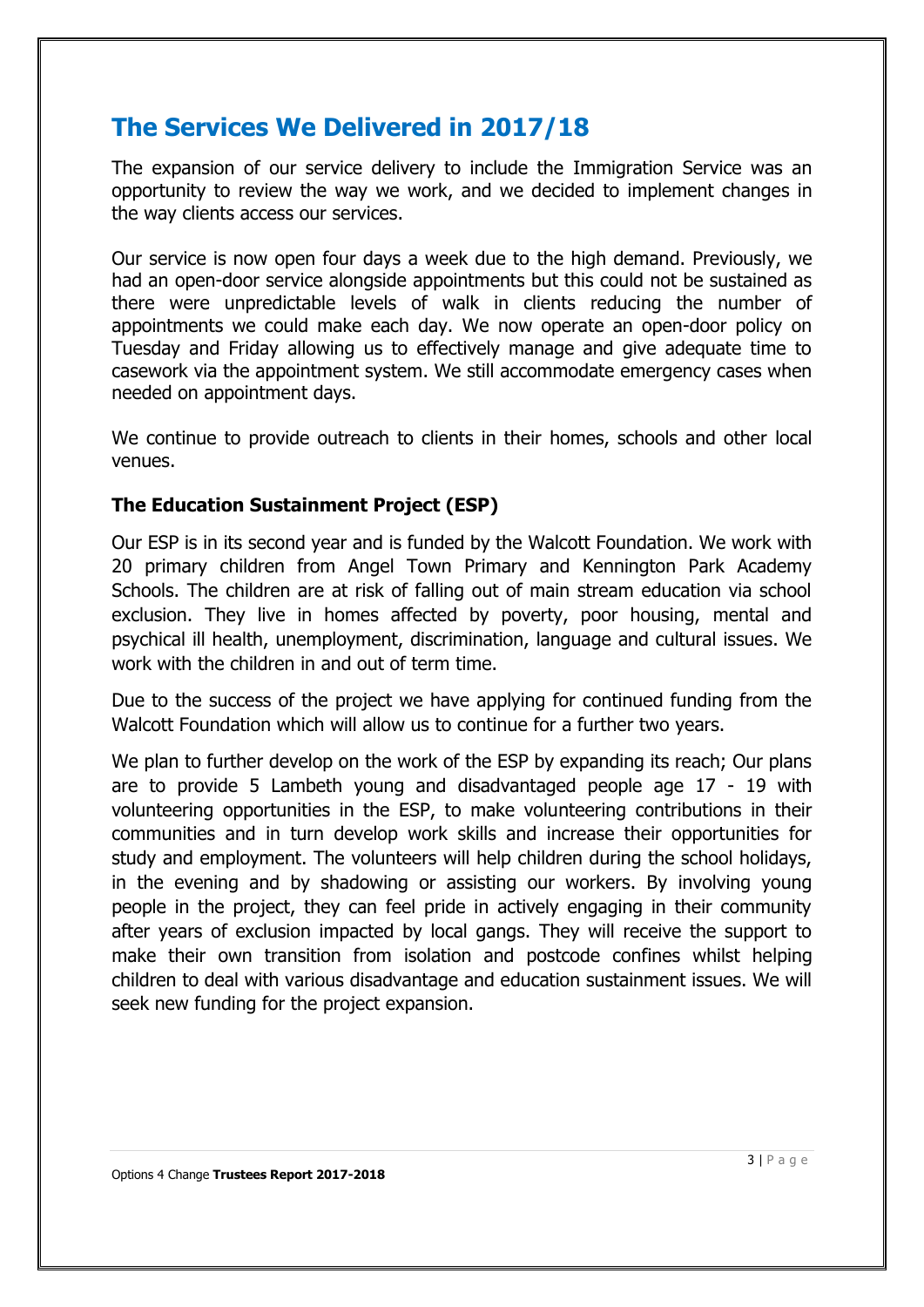## **Immigration Service**

We have been very busy with the newest addition to our services, as there was a huge unknown demand from people unable to complete the necessary documentation to apply for:

- Leave to remain in the U.K;
- Recourse to public Funds; and
- Citizenship for children.

We give non advisory support with filling forms and evidence requirements and where cases are beyond this support we refer to our legal referral routes. At the start of the service clients came from the local areas of Lambeth and Southwark, but via word of mouth, people started referring others in need and our clients now come from all parts of London, and beyond. The service is so popular because people do not have the funds to pay for a solicitor or other professional help, which stopped them from submitting applications. Professional fees for assisting with form filling can cost thousands of pounds for each member of a family, before factoring in the Home Office fees. Most cannot afford the Home Office fees as they are destitute, and we have assisted them in successfully completing application forms for Fee Waiver.

There will be a more detailed report of the numbers of individuals and families we have helped after the service has been running for a year.

## **Housing and Social Care**

This has been another growth area for Options 4 Change. We continue to see a spike in the number of families affected by the impact of Universal Credit and their ability to pay their rent. The lack of affordable social housing forced many into the private rent sector, and the changes in Housing Benefit has made their housing unaffordable. Most of our clients are on low incomes supported by benefits or they are unemployed, leaving no possibilities for them to meet any shortfall in rent. We have averted evictions and helped those who have found themselves homeless.

We have supported clients at court hearings, meetings with local authority officials and social workers; enabling them to have a voice and assistance when they needed it most. Our intervention is immense for the families we help as they would not have had access to specialist knowledge and advice or free legal representation from our partners, if they had not come to Options 4 Change. We work closely with Osborne Law, referring clients who need legal representation; this ensures we offer a holistic approach to their problems.

### **Summer Programme**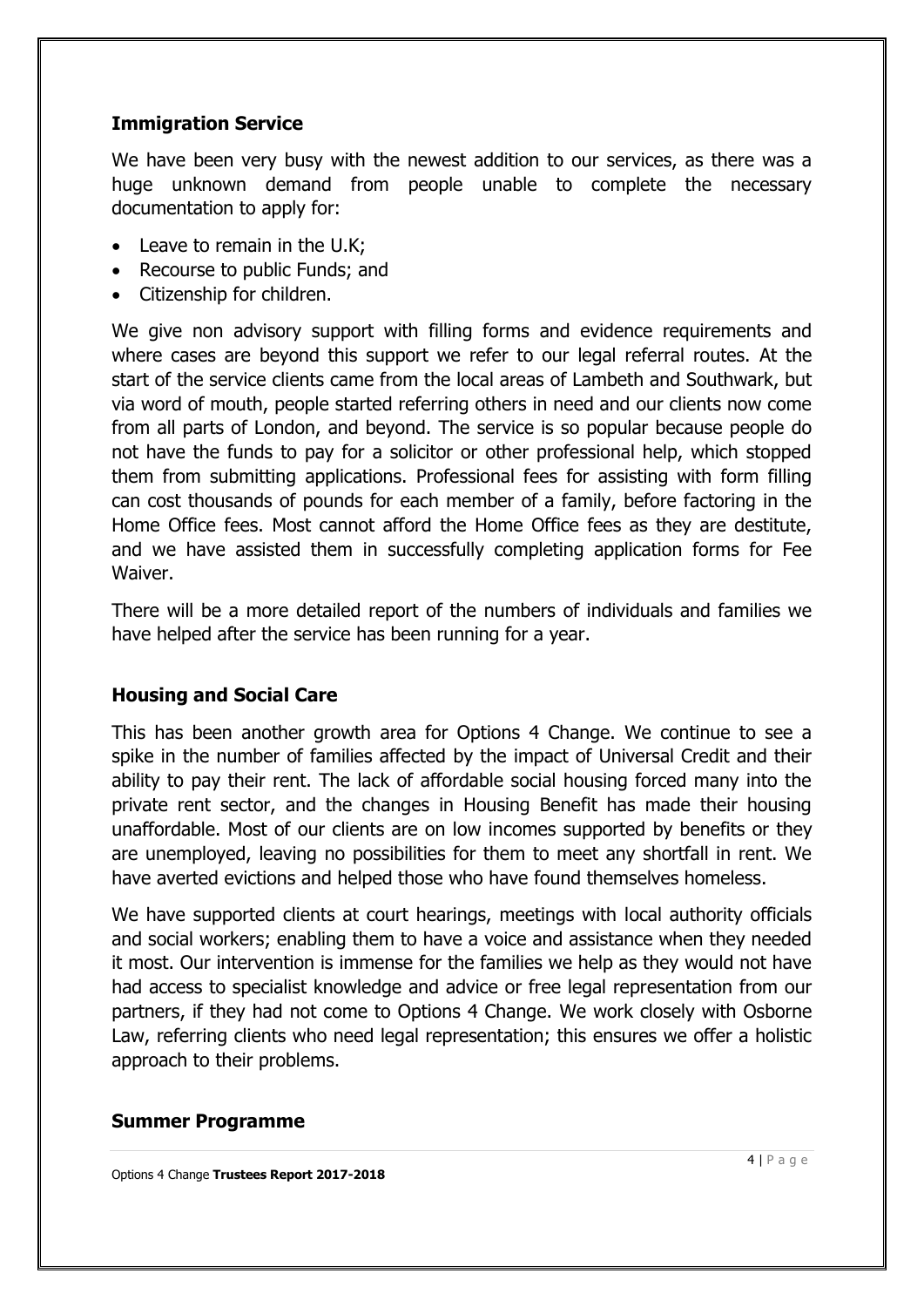The competition for funding is as ever a great pressure on our ability to deliver services, and this year it was just as tough. We did not secure funding for our annual children's 'Out of School Summer Programme'. However, we managed to run a reduced programme by charging a small fee to parents. Our existing clients cannot afford normal child care fees and many would have missed work or worse still, left their children unattended if we did not provide somewhere safe for their children to go in the holiday.

## **Joint Working and Partnerships**

We are a member of the Lambeth Police Independent Advisory Group, comprised of key stakeholders from other charities, faith groups and local councillors. The group looks at community relations and youth crime, with an emphasis on tackling the influence of gangs and the related violence. Together we are able to provide local solutions to community problems pooling our resources and taking advantage of our individual expertise.

Many of our peers and partners have been affected by the lack of funding in the Not for Profit Sector, and this has led to a drop in the opportunities to deliver joint working. Some charities and organisations have closed altogether, and others have cut services in order to survive.

### **We continue to work with:**

- Lambeth Community Safety
- The Light and Life Full Gospel Fellowship Food bank
- Dyanamics
- Community Empowerment Network
- Lambeth Police
- Lambeth Safer Neighbourhoods
- Beechwood Nursery
- The Big Local Impact
- Diocese of Southwark (Holiday Hunger)
- Lambeth Multi-Faith Group
- And Lambeth Councillors

### **Advocacy and Casework Representation**

This still remains a large part of the work we do and our volunteers continue to have a positive impact on the lives of clients we support.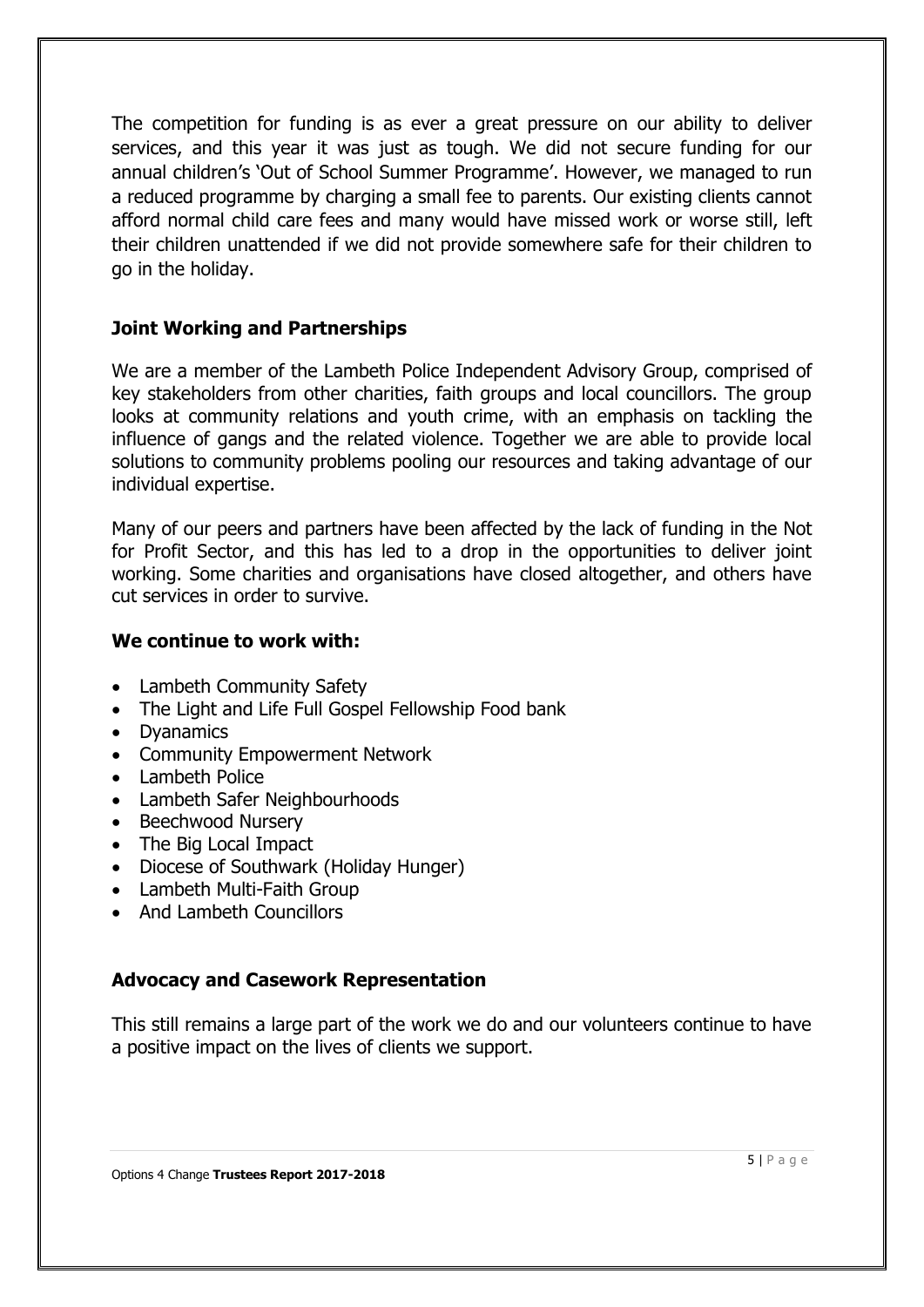# **CEO - Year in Review**

### **How Our Activities Delivered Public Benefit**

Our main activities and who we try to help are described below. All our charitable activities focus on education, learning support, parenting and personal development and immigration support.

## **Who Used and Benefited from our Services?**

The year has been an equally challenging and rewarding year. We had additional opportunities to reach and support 372 more first-time service users than in the previous year. This in turn presented additional support work to resolve the problems that our service users were experiencing.

Support and crisis issues were linked to;

**Destitution** 

Homelessness, overcrowding and disrepair

Education sustainment and school's exclusions

Youth offending

Children in need

Social engagement and recreation

Through the year we consistently noticed the additional challenges that our service users face. Many families were destitute and struggled to meet some of their most basic needs until we supported them to get the help that they needed.

During 2017/18 we helped no fewer than 642 individuals. In addition we extended our reach through word of mouth and the recommendations of our service users and partners. 75 % of our service users live in Lambeth, the rest live in other parts of the country including Leeds, Coventry and Birmingham. Regardless of where they live the issues were quite similar.

Funding opportunities have become fewer and fewer. We were proactive and innovative in our planning and were able to reach and support children and young people in many communities. Our projects included the Mango Tree Parents Group, The Education Sustainment Project, The Well Warm and Fed in Winter, Holiday Hunger, Residential and Parents development workshops/projects helped us to help more children young people and parents facing many hardships or needing to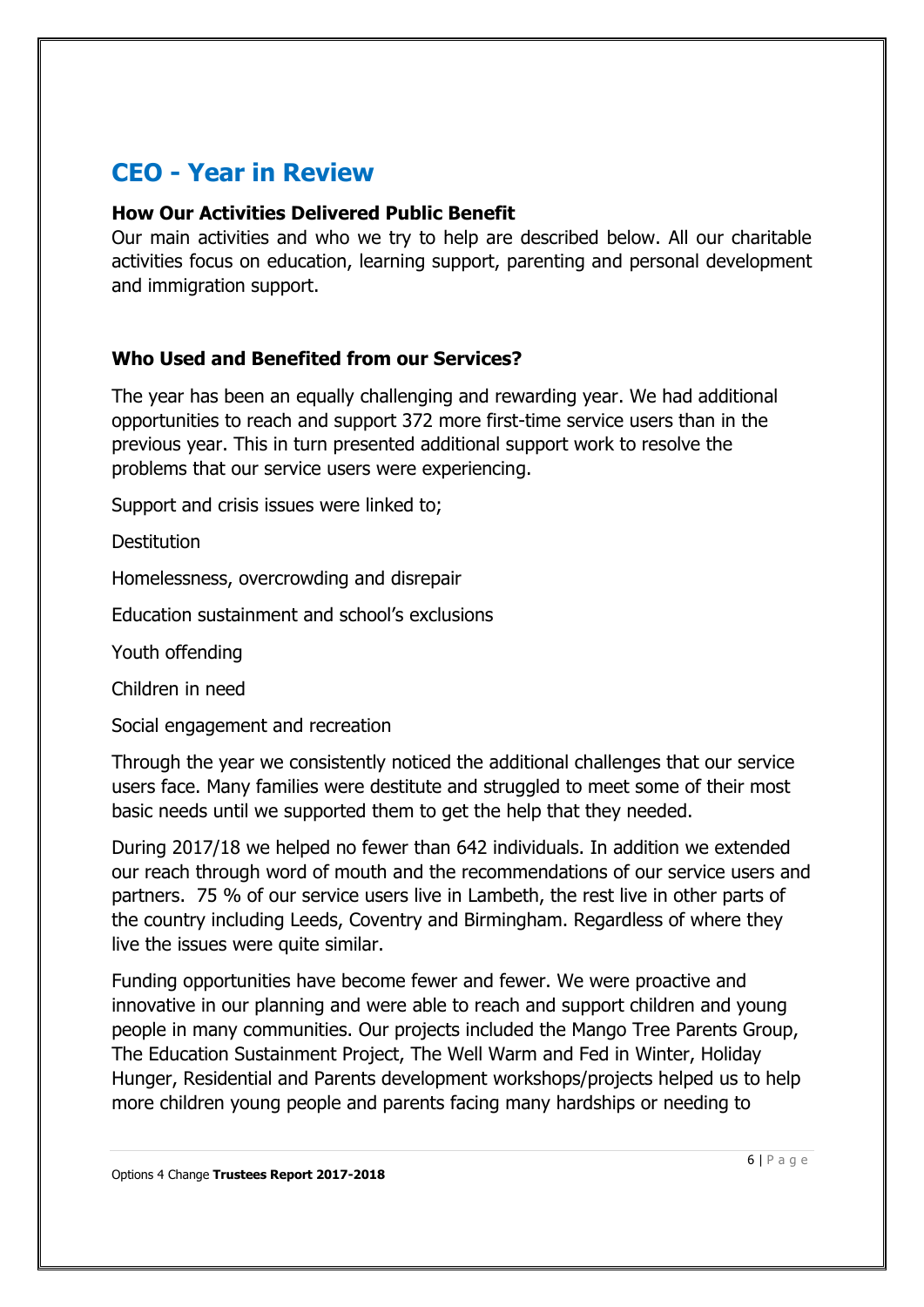develop a range of personal skills to help themselves tackle the issues affecting them.

There has been a substantial increase in numbers accessing our services. Some of our recruitment plans were implemented due to the lack of funding opportunities for charities and voluntary sector our amazing team of volunteers supported our work and this helped us to significantly reduce our operational costs and increased our capacity to carry out our work.

Our staff continues to work alongside our partners of Solicitors, independent advisors and advocates. Working our peers and partners enabled us to further our expertise and knowledge which helped us to joint-work or independently resolved numerous crises. Our Casework and Advocacies support work achieved positive outcomes for 213 families needed our help for housing, social care, education, child in need and welfare services

Destitution issues were mostly linked to issues such as benefits including Universal Credit and sometimes non - benefit entitlements. Local food banks were an important resource which helped us to address hunger caused by ongoing cycles of poverty. Our evaluations and service users feed-back on their experience of benefits and other financial challenges have consistently shown a distinct lack of resources in their communities to empower them to resolve the impact of poverty on their lives

 Our achievements are multiple. Nonetheless we faced multiple funding challenges which reduced our capacity to reach more service users or provide additional activities.

The year has been somewhat an inspirational period of the organisation's history knowing that so much was achieved because of our commitment to deliver our services across communities to ensure that we reach children, young people and their network to ensure that they are able to have better and more productive lives.

## **Donna Sinclair Chief Executive Officer**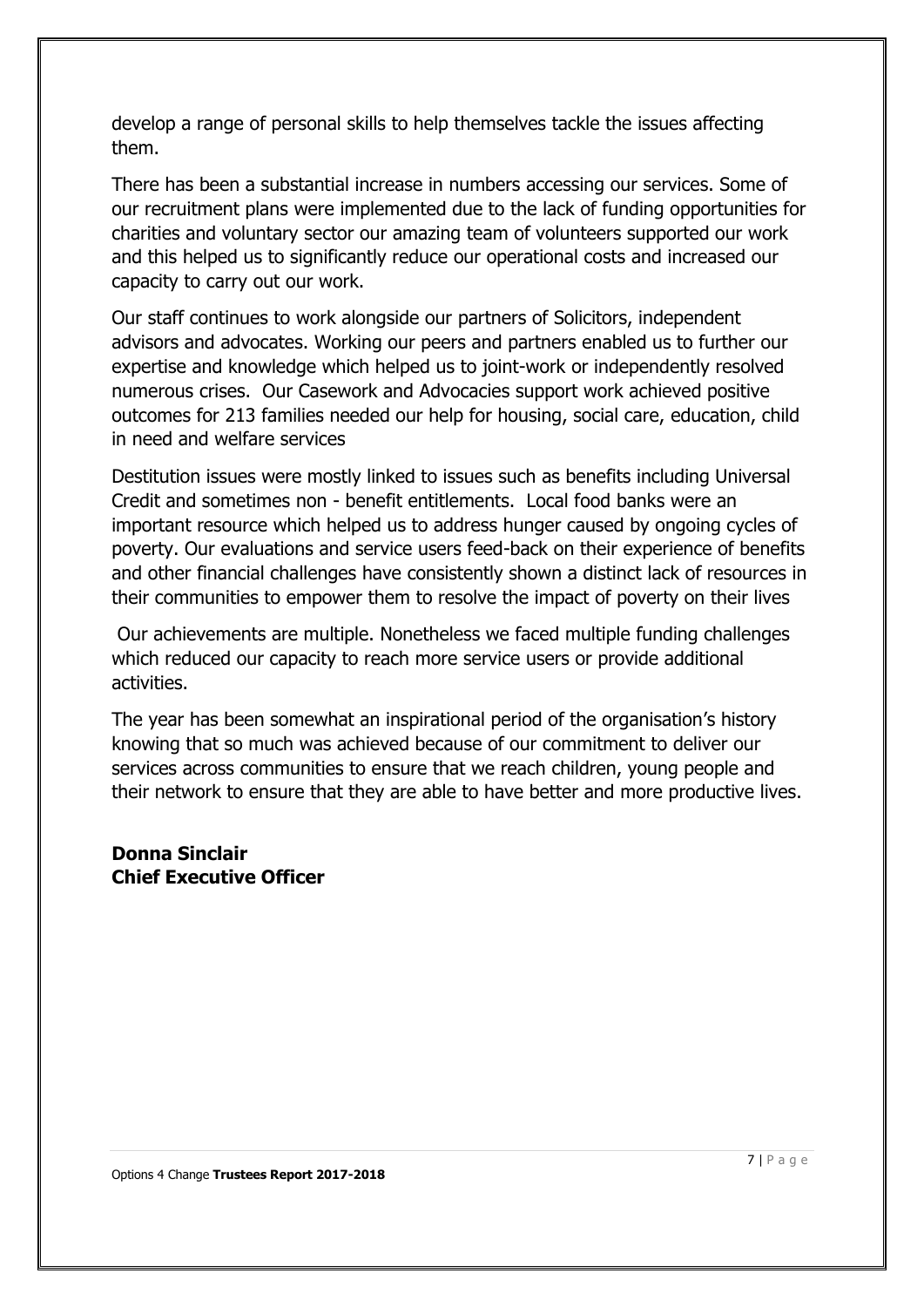## **Structure, Governance and Management**

### **Governing Document**

The organisation is a charitable company limited by guarantee, incorporated  $27<sup>th</sup>$ June 2005 and registered as a charity on  $4<sup>th</sup>$  June 2015. The company was established under a Memorandum of Association which established the objects and powers of the charitable company and is governed under its Articles of Association. In the event of the company being wound up members are required to contribute an amount not exceeding £5.

## **Recruitment and Appointment of Management Committee**

The directors of the company are also charity trustees for the purposes of charity law and under the company's Articles are known as members of the Management Committee. Under the requirements of the Memorandum and Articles of Association the members of the Management Committee are elected to serve for a period of four years after which they must be re-elected at the next Annual General Meeting.

### **Election of Trustees and Management Committee Members**

There were no new appointments to the position of Trustee or to the Management Committee (board).

### **Organisational Structure**

Options 4 Change has a Management Committee that meets quarterly and is responsible for the strategic direction and policy of the charity. The trustees administer the charity via the Committee and are supported by board members who form the rest of the Committee. They are from a variety of professional backgrounds and also valued members of the communities we work in. Options for change has 14 registered members who are invited to our general meetings and Annual General Meeting (AGM); we also send out invitations to the communities we support to give them an opportunity to contribute to the annual review of what we have done, and help us understand if there is a need we should consider in the future planning of our services.

Our AGM is the opportunity for our voting members to put forward nominations for trustees if any of the current trustees are retiring. Board members can also be proposed at the meeting. Documents are sent out to members in advance of the AGM with relevant details of any candidates up for nomination.

A scheme of delegation is in place and day to day responsibility for the provision of the services rest with the Chief Executive Officer (CEO) along with the Services and Administration staff. The CEO is responsible for ensuring that the charity delivers the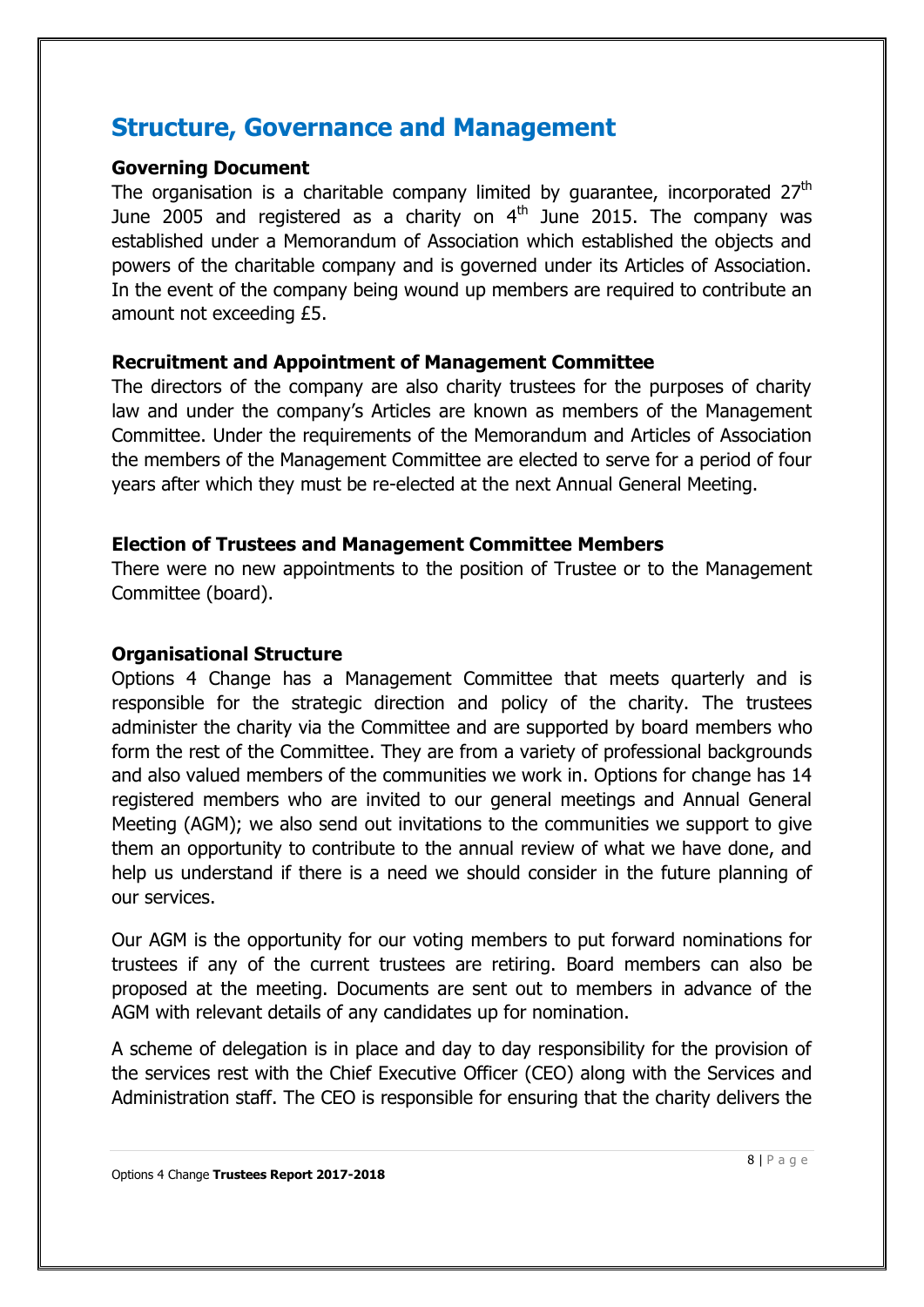services specified and that key performance indicators are met and also has responsibility for the day to day operational management of the service.

### **Responsibilities of the Management Committee**

Company law requires the Management Committee to prepare financial statements for each financial year which give a true and fair view of the state of the affairs of the charitable company as at the balance sheet date and of its incoming resources and application of resources, including income and expenditure, for the financial year.

The Management Committee is responsible for maintaining proper accounting records which disclose with reasonable accuracy at any time the financial position of the charitable company and to enable them to ensure that the financial statements comply with the Companies Act 1985. The Management Committee is also responsible for safeguarding the assets of the charitable company and hence for taking reasonable steps for the prevention and detection of any irregularities.

### **Risk Management**

Where appropriate, systems or procedures have been established to mitigate the risks the charity faces. Internal control risks are minimised by the implementation of procedures for authorisation of all transactions and projects. Procedures are in place to ensure compliance with health and safety of staff, volunteers, clients and visitors to the office.

## **Trustees and Management Committee Members (MGTC)**

The Trustees and Board members serving during the year and at the years end are as follows:

| Rahman Mustapha        | Trustee (Chair)                         |
|------------------------|-----------------------------------------|
| Aida Huballah          | Trustee (Treasurer)                     |
| Donna Sinclair         | Trustee (Secretary)                     |
| Colette Wilson         | Trustee (elected 18 February 2016)      |
| <b>Beatrice Ukonu</b>  | <b>MGTC Service User Representative</b> |
| <b>Beverley Baxter</b> | <b>MGTC</b>                             |
| Dele Tiwoo             | <b>MGTC</b>                             |
| Dani Duque Gallego     | MGTC (elected 28 March 2018)            |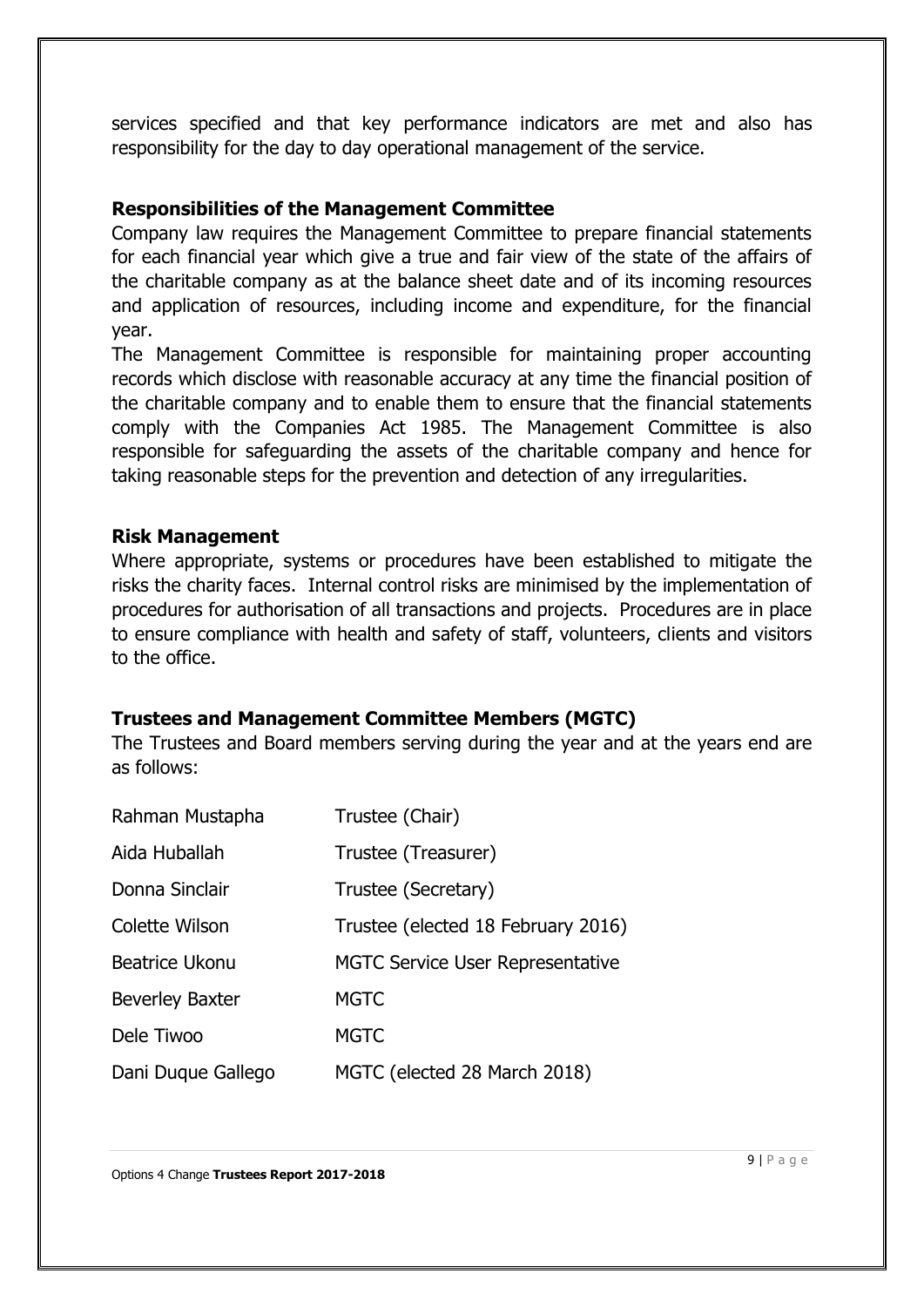# **Financial Review**

The charity has been successful in introducing the new immigration support service which brings much needed donations from clients who use the service, and has ensured the sustainability of the services we offer.

## **Principal Funding Sources**

- Walcott Foundation
- Immigration Service Donations
- Individual Donors

## **Reserves Policy**

The Management Committee has examined the charity's requirements for reserves in light of the main risks to the organisation and has decided that the reserves should allow the charity to meet its charitable obligations going forward. The charity is not currently in a position to propose reserves equivalent to three months' operational expenditure, due to the manner of its operation and likely funding streams.

The committee will continue to review the amount of reserves that are required and make changes as necessary as the charities financial position strengthens. This will be done at the charity's half yearly finance meeting.

## **Remuneration**

None of our Trustees or members of the management committee received remuneration or other benefit from their work with the charity. Any relationship between a member of the management committee and our staff, volunteers, service providers or service users must be disclosed to the full board of Trustees in the same way as any other contractual relationship with a related party. In the current year no such related party transactions were reported.

## **Plans for Future Periods**

The charity plans continuing the activities outlined above in the forthcoming years subject to satisfactory funding arrangements.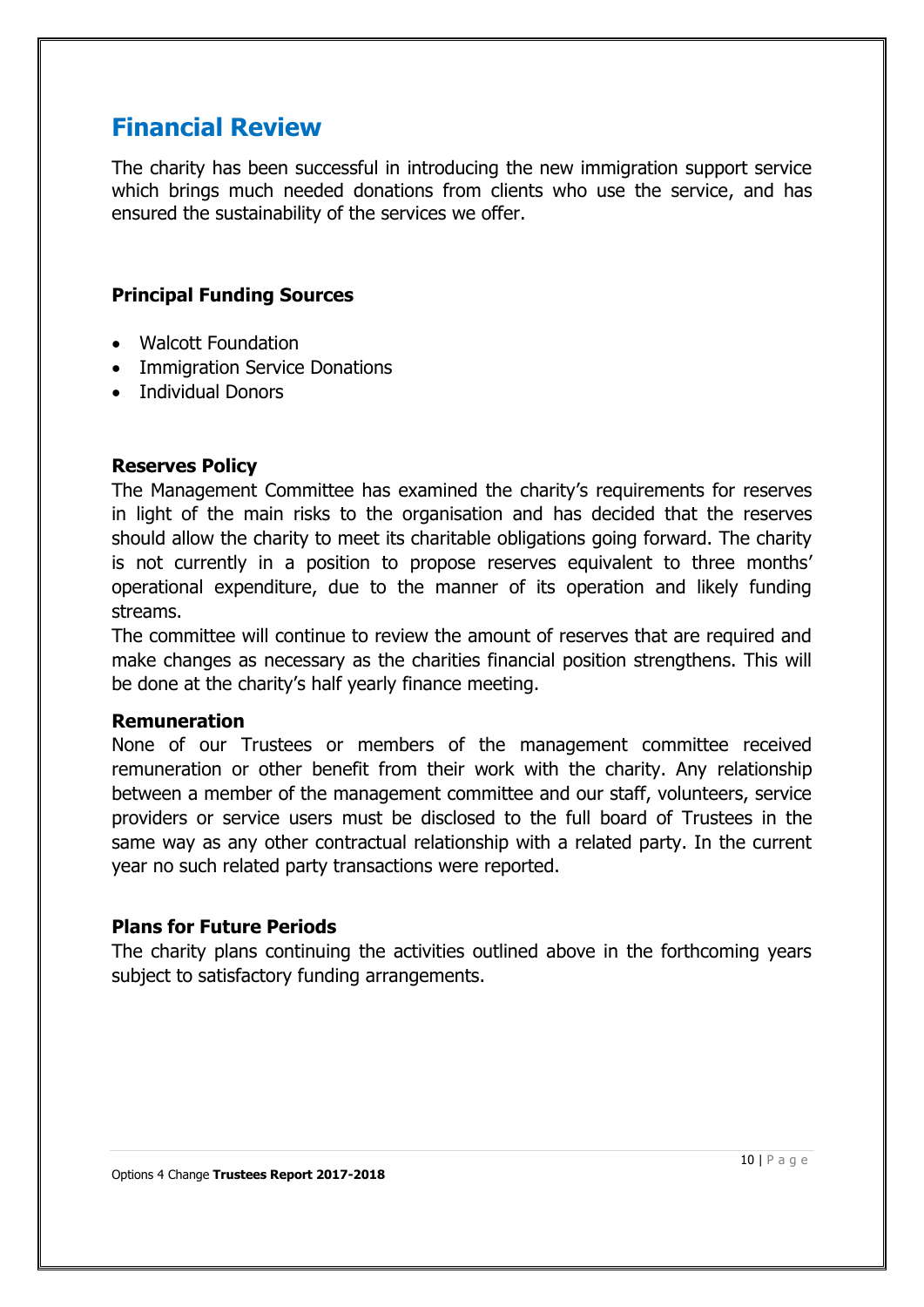## **Accountants**

Abraham and Associates Chartered Certified Accountants 6 Weston Road Southend on Sea Essex SS1 1AT

Our Accountants independently verify and file our accounts in accordance with charities and companies House requirements to ensure that Options 4 Change are complying with best practice around their financial and auditing procedures.

### **Bankers**

**Santander** 498 Brixton Rd, Brixton, London SW9 8EX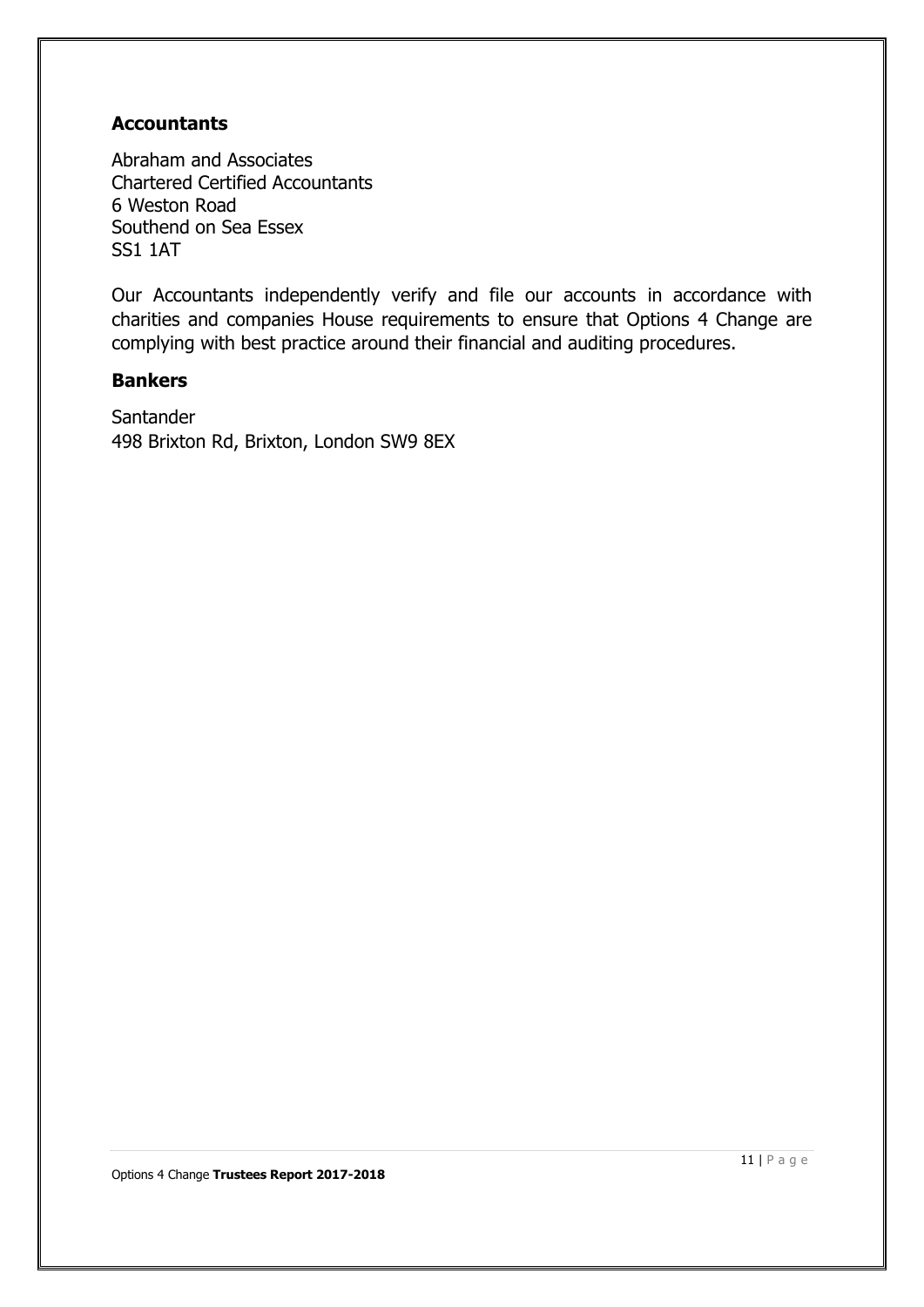# **Financial Statement**

### Options 4 Change

Statement of **Financial** Activities for the Year Ended 30 **June 2018** 

|                                    | Year Ended 30.06.18             | Year Ended 30.06.17 |  |
|------------------------------------|---------------------------------|---------------------|--|
|                                    | <b>Total funds</b><br>$\pounds$ | Total funds<br>£    |  |
|                                    |                                 |                     |  |
| <b>INCOMING RESOURCES</b>          |                                 |                     |  |
|                                    |                                 |                     |  |
| Grants & Donations                 | 46,100                          |                     |  |
|                                    |                                 | 55,731              |  |
| <b>RESOURCES EXPENDED</b>          |                                 |                     |  |
|                                    |                                 |                     |  |
| <b>Charitable activities</b>       |                                 |                     |  |
|                                    |                                 |                     |  |
| Charitable activities              | 28,351                          | 29,031              |  |
| Governance costs                   | 15,997                          | 22,346              |  |
| Other resources expended           |                                 | 60                  |  |
|                                    | (44, 348)                       | (51, 437)           |  |
| <b>Total resources expended</b>    |                                 |                     |  |
|                                    |                                 |                     |  |
|                                    |                                 |                     |  |
| NET INCOMING RESOURCES             | 1,752                           | 4,294               |  |
| <b>RECONCILIATION OF FUNDS</b>     |                                 |                     |  |
|                                    |                                 |                     |  |
| <b>Total funds brought forward</b> | 4,594                           | 300                 |  |
|                                    |                                 |                     |  |
| <b>TOTAL FUNDS CARRIED FORWARD</b> | 6,346                           | 4,594               |  |
|                                    |                                 |                     |  |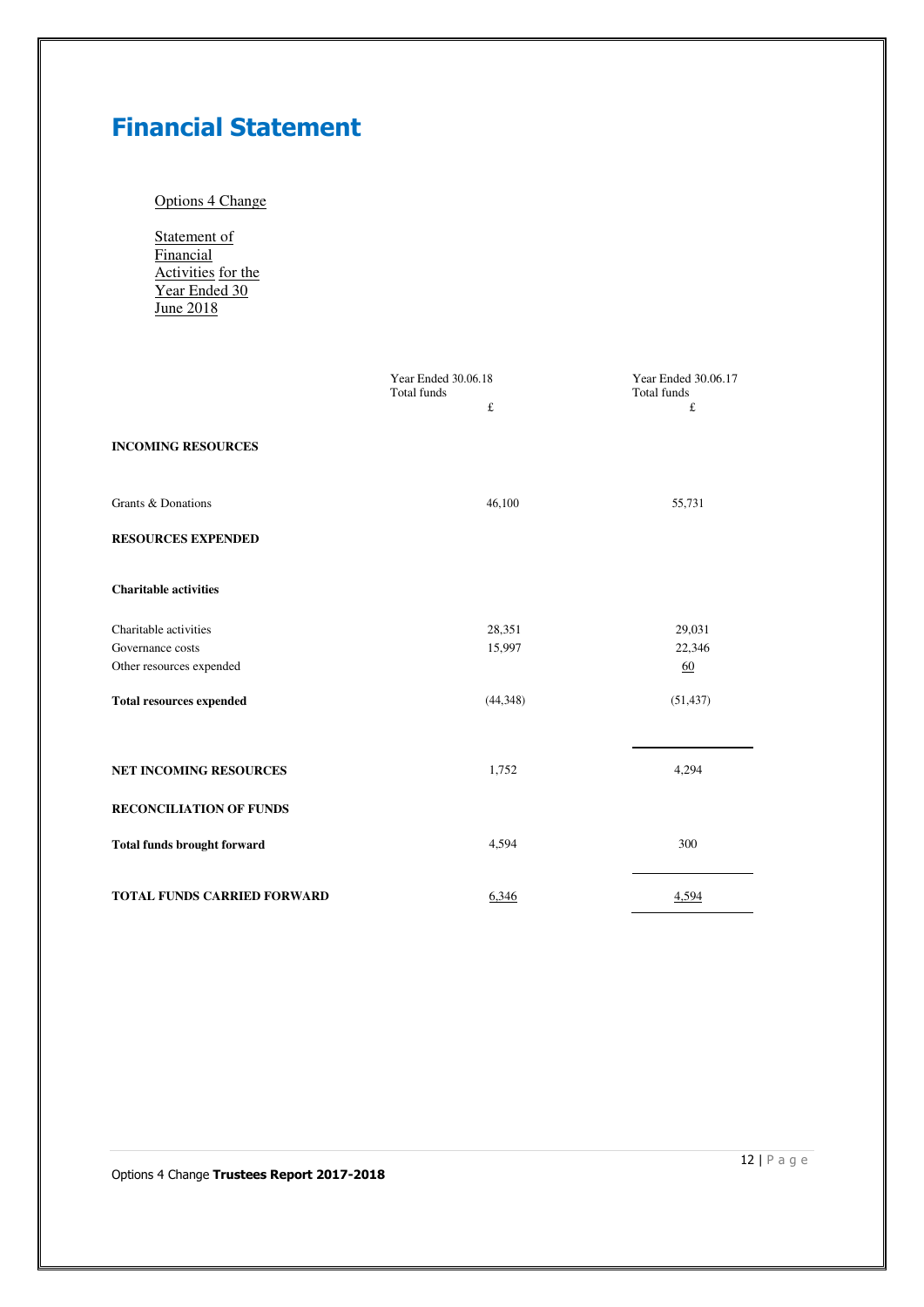#### Balance Sheet

As at 30 June 2018

|                                                 | <b>Notes</b> | 30.06.18<br>Total funds<br>$\pounds$ | 30.06.17<br>Total funds<br>£ |
|-------------------------------------------------|--------------|--------------------------------------|------------------------------|
| <b>CURRENT ASSETS</b><br>Cash in hand and bank  |              | 8,749                                | 6,419                        |
| Creditors: Amount falling due within one year   | 3            | (2,403)                              | (1,825)                      |
| <b>NET CURRENT ASSETS</b>                       |              | 6,346                                | 4,594                        |
| TOTAL ASSETS LESS CURRENT<br><b>LIABILITIES</b> |              | 6,346                                | 4,594                        |
| <b>NET ASSETS</b>                               |              | 6,346                                | 4,594                        |
| <b>TOTAL FUNDS</b>                              |              | 6,346                                | 4,594                        |

The financial statements were approved by the Board of Trustees on 29th March 2019 and were signed on its behalf by:

Rahman Mustapha **Aida Hubullah** Trustee Trustee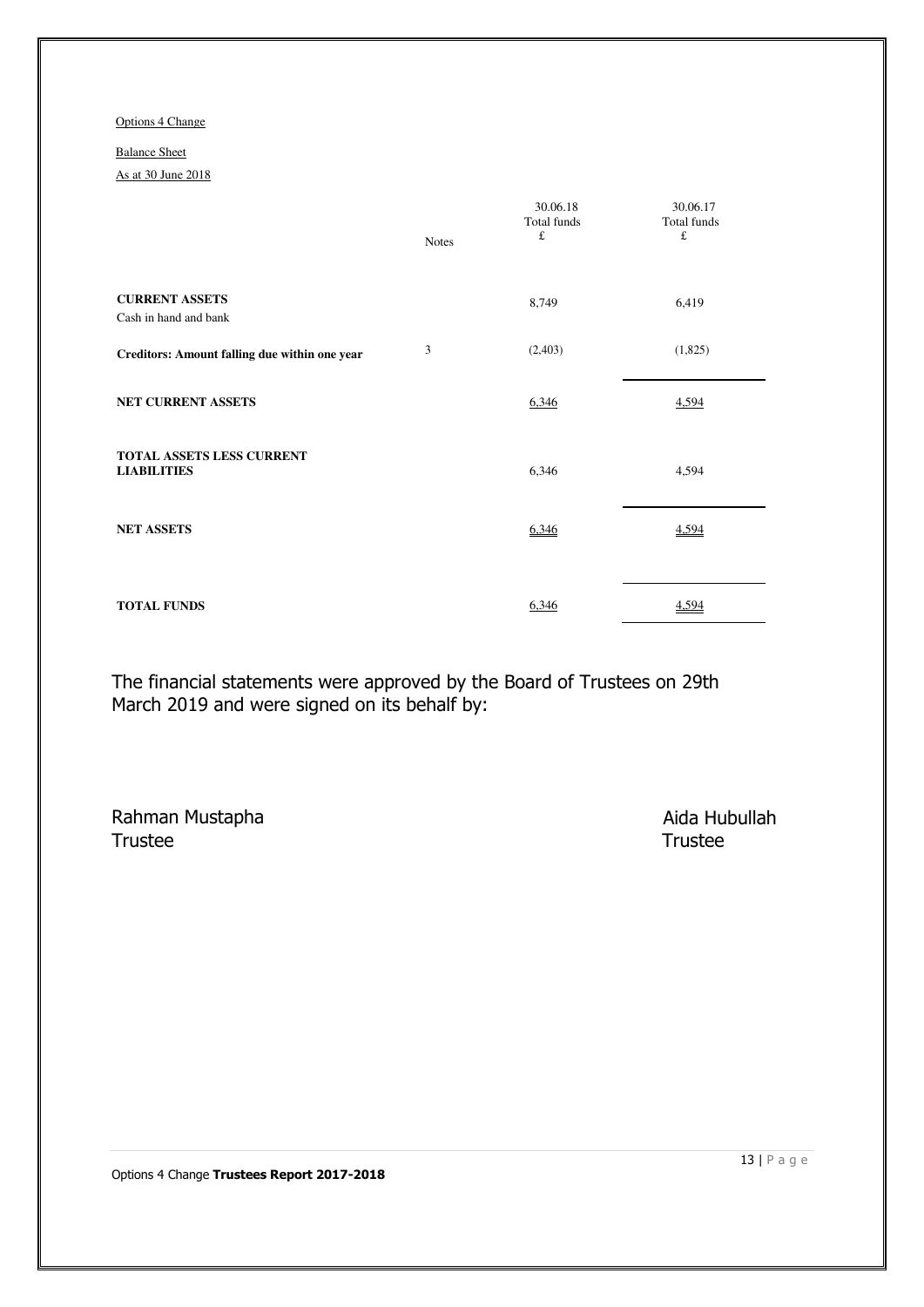# **Declaration**

Trustees declare that they have approved the above report.

Signed on behalf of the O4C trustees

Signature... **With a Superior Contract of the Contract of Contract Australian Mustapha** 

Position: **Chair of Trustees** Date: 29 April 2019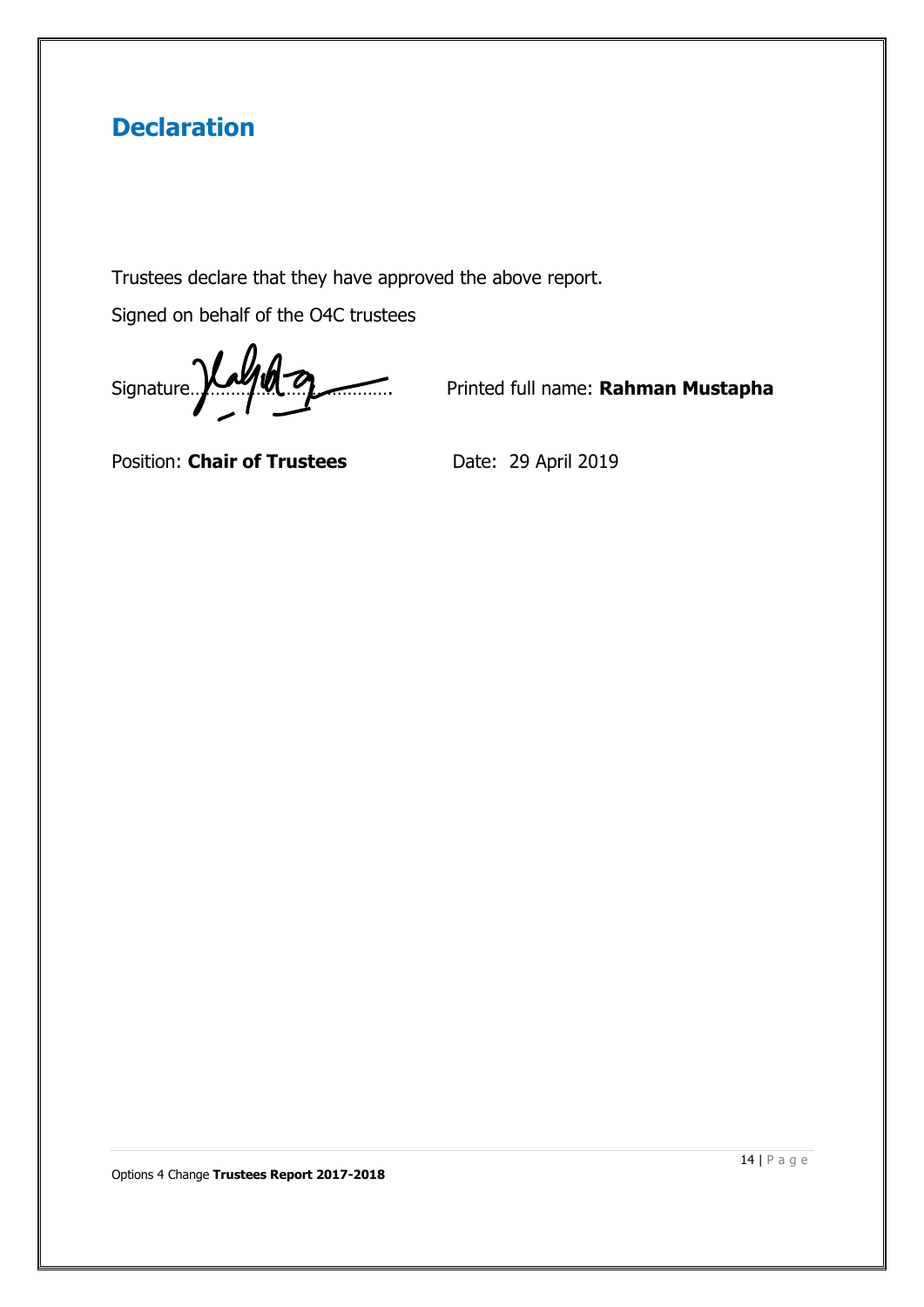### **REGISTERED CHARITY NUMBER: 1162000 COMPANY REGISTRATION NUMBER: 05492205**

Report of the Trustees and Unaudited Financial Statements for the Year Ended 30 June 2018 For

Options 4 Change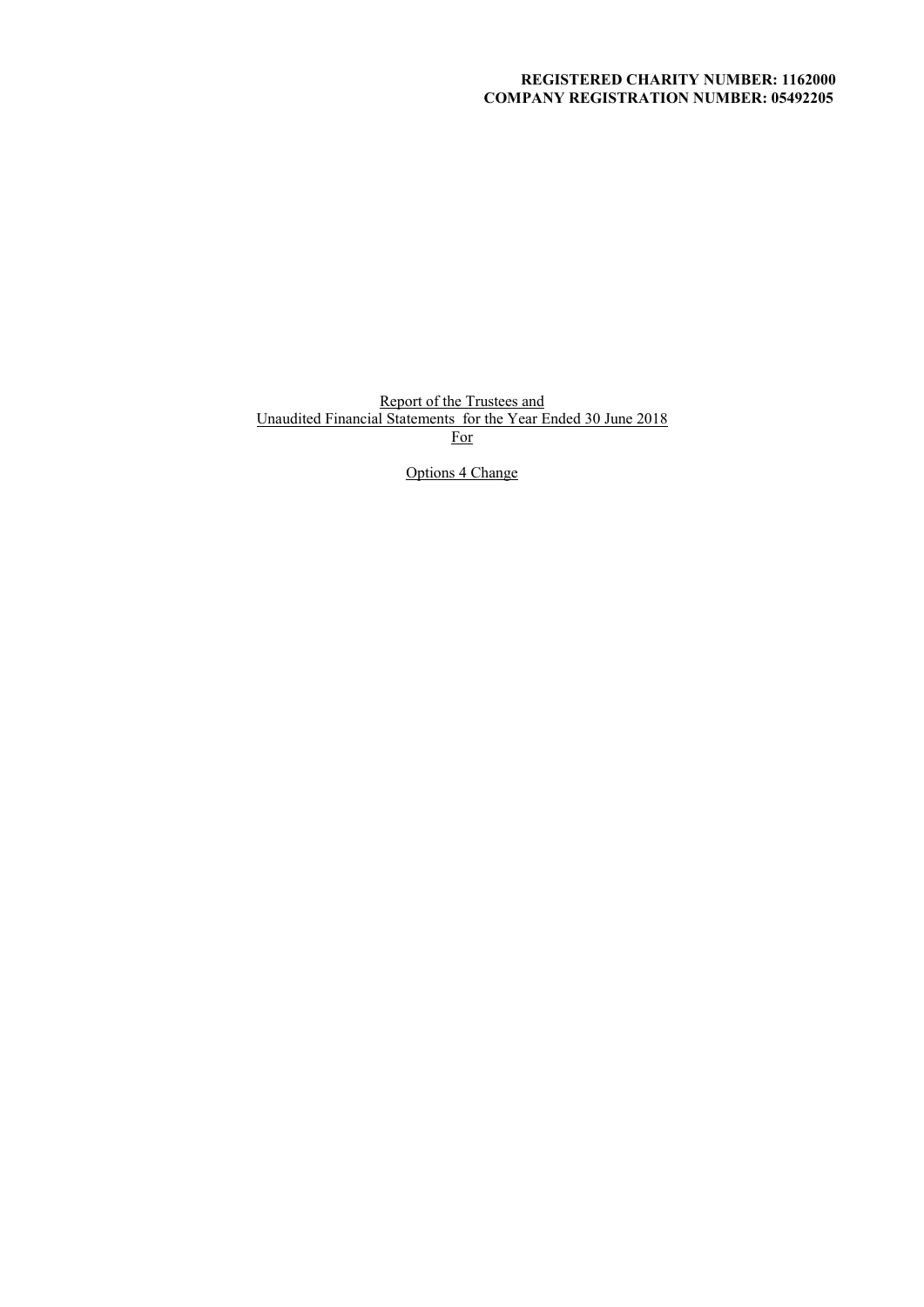Contents of the Financial Statements for the Year Ended 30 June 2018

### Page

| <b>Independent Examiner's Report</b>       |                             |
|--------------------------------------------|-----------------------------|
| <b>Statement of Financial Activities</b>   | $\mathcal{D}_{\mathcal{L}}$ |
| <b>Balance Sheet</b>                       | 3                           |
| Notes to the Financial Statements          |                             |
| Detailed Statement of Financial Activities |                             |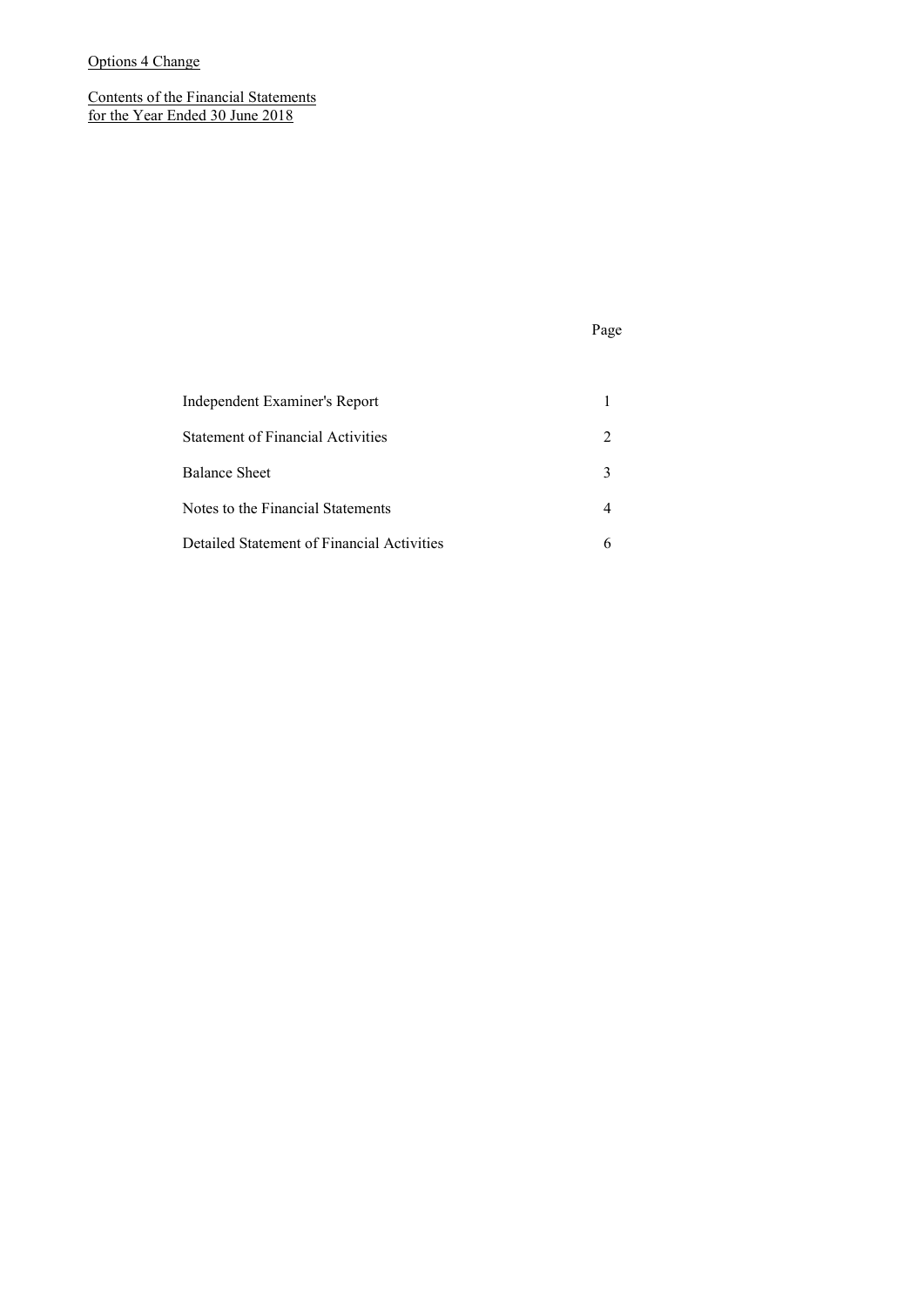#### Independent Examiner's Report to the Trustees of Options 4 Change

I report on the accounts for the year ended 30 June 2018 set out on pages 2 to 6.

#### **Respective responsibilities of trustees and examiner**

The charity's trustees (who are also the directors for the purposes of company law) are responsible for the preparation of the accounts. The charity's trustees consider that an audit is not required for this year (under Section 144(2) of t h e Charities Act 2011 (the 2011 Act)) and that an independent examination is required.

Having satisfied myself that the charity is not subject to audit under company law and is eligible for independent examination, it is my responsibility to:

- examine the accounts under Section 145 of the 2011 Act
- to follow the procedures laid down in the General Directions given by the Charity Commission (under Section 145(5)(b) of the 2011 Act); and
- to state whether particular matters have come to my attention.

#### **Basis of the independent examiner's report**

My examination was carried out in accordance with the General Directions given by the Charity Commission. An examination includes a review of the accounting records kept by the charity and a comparison of the accounts presented with those records. It also includes consideration of any unusual items or disclosures in the accounts, and seeking explanations from you as trustees concerning any such matters. The procedures undertaken do not provide all the evidence that would be required in an audit, and consequently no opinion is given as to whether the accounts present a 'true and fair view ' and the report is limited to those matters set out in the statements below.

#### **Independent examiner's statement**

In connection with my examination, no matter has come to my attention:

- (1) which gives me reasonable cause to believe that, in any material respect, the requirements
- to keep accounting records in accordance with Section 386 and 387 of the Companies Act 2006; and - to prepare accounts which accord with the accounting records, comply with the accounting requirements of Sections 394 and 395 of the Companies Act 2006 and with the methods and principles of the Statement of Recommended Practice: Accounting and Reporting by Charities have not been met;

#### Or

(2) to which, in my opinion, attention should be drawn in order to enable a proper understanding of the accounts to be reached.

Xavier Abraham FCCA For and on behalf of Abraham and Associates Chartered Certified Accountants 6 Weston Road Southend on Sea Essex, SS1 1AT

Date : 29/03/2019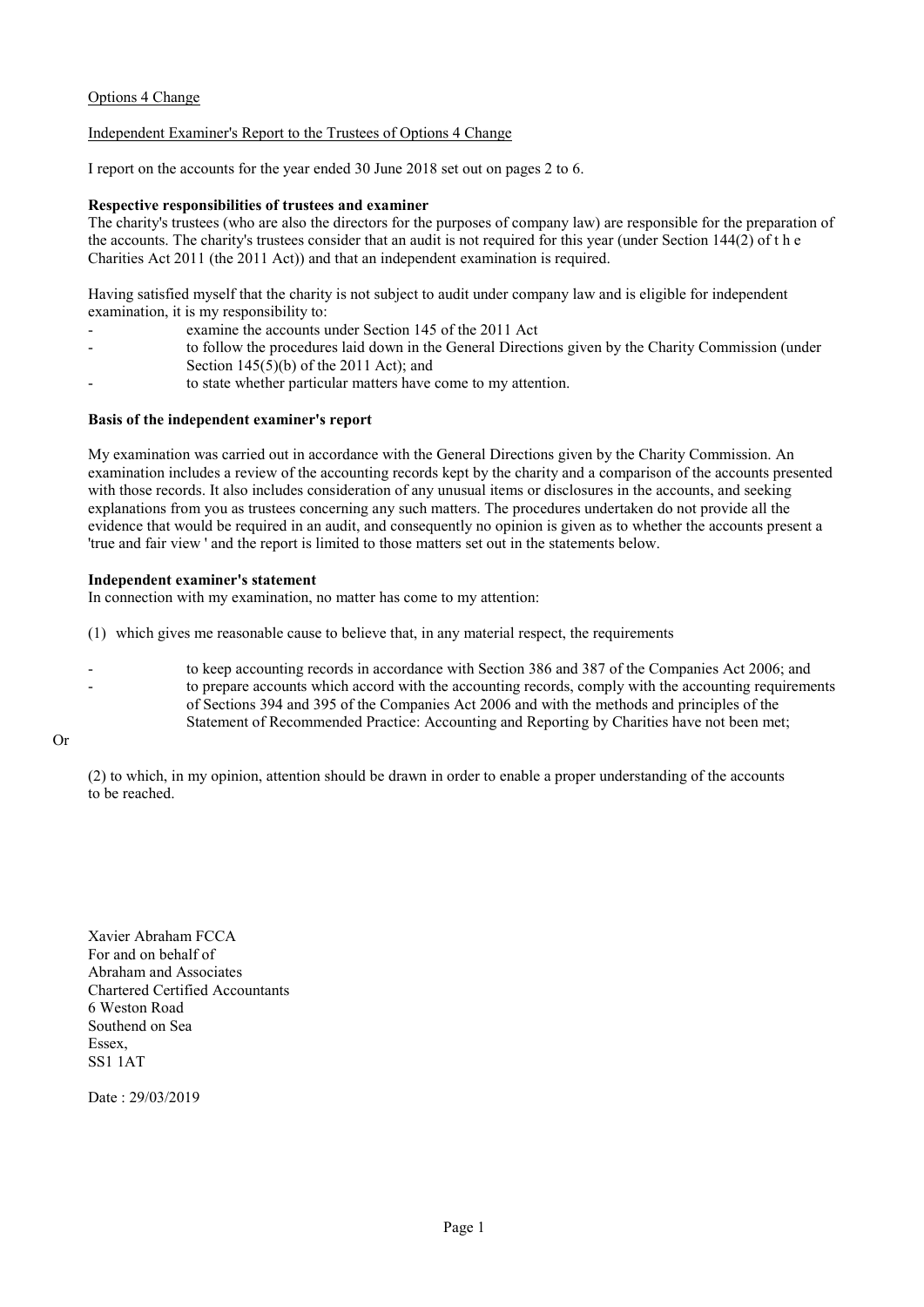Statement of Financial Activities for the Year Ended 30 June 2018

|                                                                       | Year Ended<br>30.06.18<br>Total<br>funds<br>£ | Year Ended<br>30.06.17<br>Total<br>funds<br>£ |
|-----------------------------------------------------------------------|-----------------------------------------------|-----------------------------------------------|
| <b>INCOMING RESOURCES</b>                                             |                                               |                                               |
| Grants & Donations                                                    | 46,100                                        | 55,731                                        |
| <b>RESOURCES EXPENDED</b>                                             |                                               |                                               |
| <b>Charitable activities</b>                                          |                                               |                                               |
| Charitable activities<br>Governance costs<br>Other resources expended | 28,351<br>15,997                              | 29,031<br>22,346<br>60                        |
| <b>Total resources expended</b>                                       | (44,348)                                      | (51, 437)                                     |
|                                                                       |                                               |                                               |
| <b>NET INCOMING RESOURCES</b>                                         | 1,752                                         | 4,294                                         |
| <b>RECONCILIATION OF FUNDS</b>                                        |                                               |                                               |
| <b>Total funds brought forward</b>                                    | 4,594                                         | 300                                           |
| <b>TOTAL FUNDS CARRIED FORWARD</b>                                    | 6,346                                         | 4,594                                         |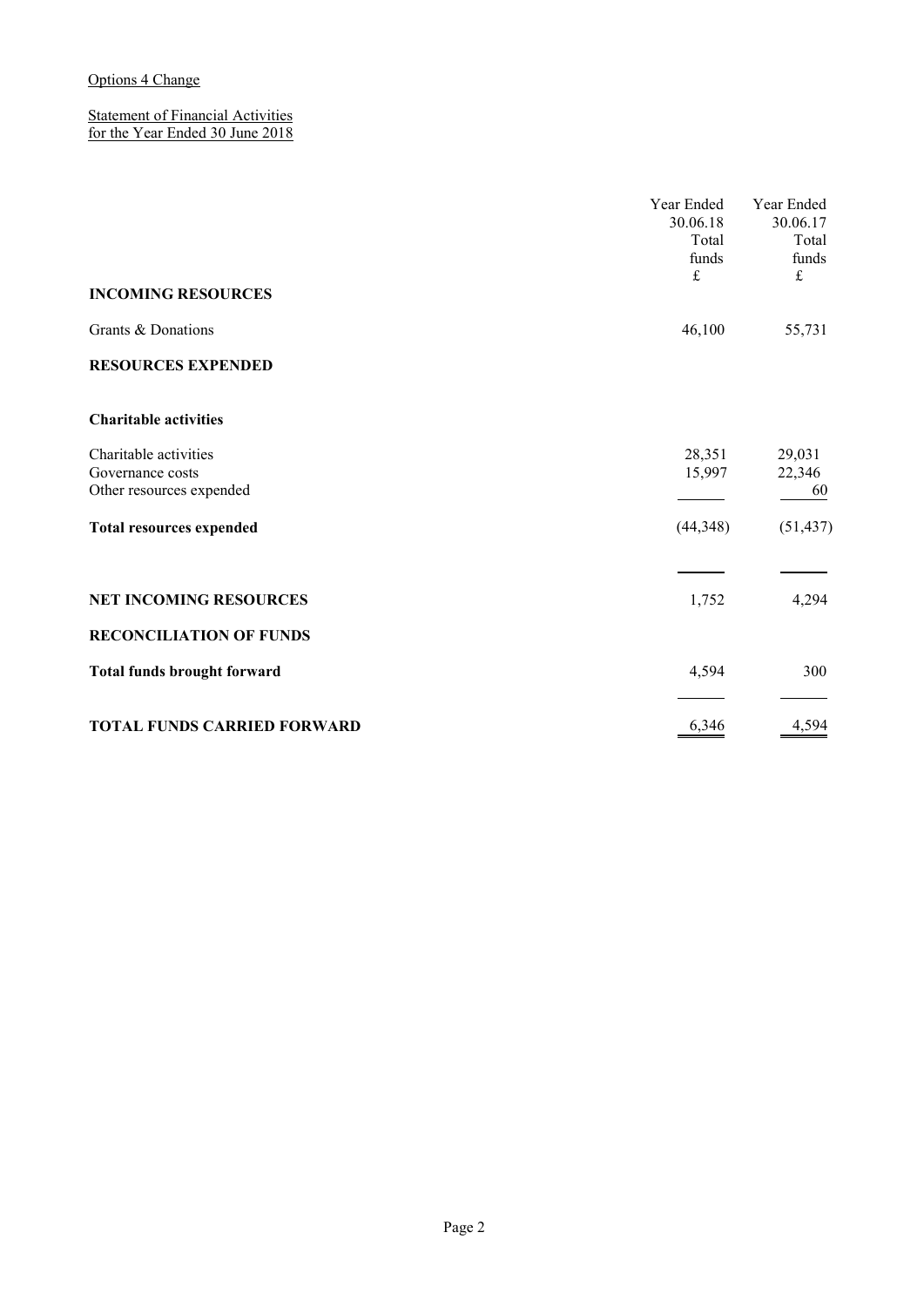Balance Sheet As at 30 June 2018

| <b>Notes</b> | Total<br>funds<br>£ | 30.06.17<br>Total<br>funds<br>$\pounds$ |
|--------------|---------------------|-----------------------------------------|
|              | 8,749               | 6,419                                   |
| 3            | (2,403)             | (1,825)                                 |
|              | 6,346               | 4,594                                   |
|              | 6,346               | 4,594                                   |
|              | 6,346               | 4,594                                   |
|              |                     | 4,594                                   |
|              |                     | 30.06.18<br>6,346                       |

The financial statements were approved by the Board of Trustees on 29th March 2019 and were signed on its behalf by:

Rahman Mustapha <br>Trustee <br>Trustee <br>Trustee <br>Trustee <br>Trustee <br>Trustee <br>Trustee <br>Trustee <br>Trustee <br>Trustee <br>Trustee <br>Trustee <br>Difference <br>Difference <br>Difference <br>Difference <br>Difference <br>Difference <br>Difference <br>Difference <br>D Trustee Trustee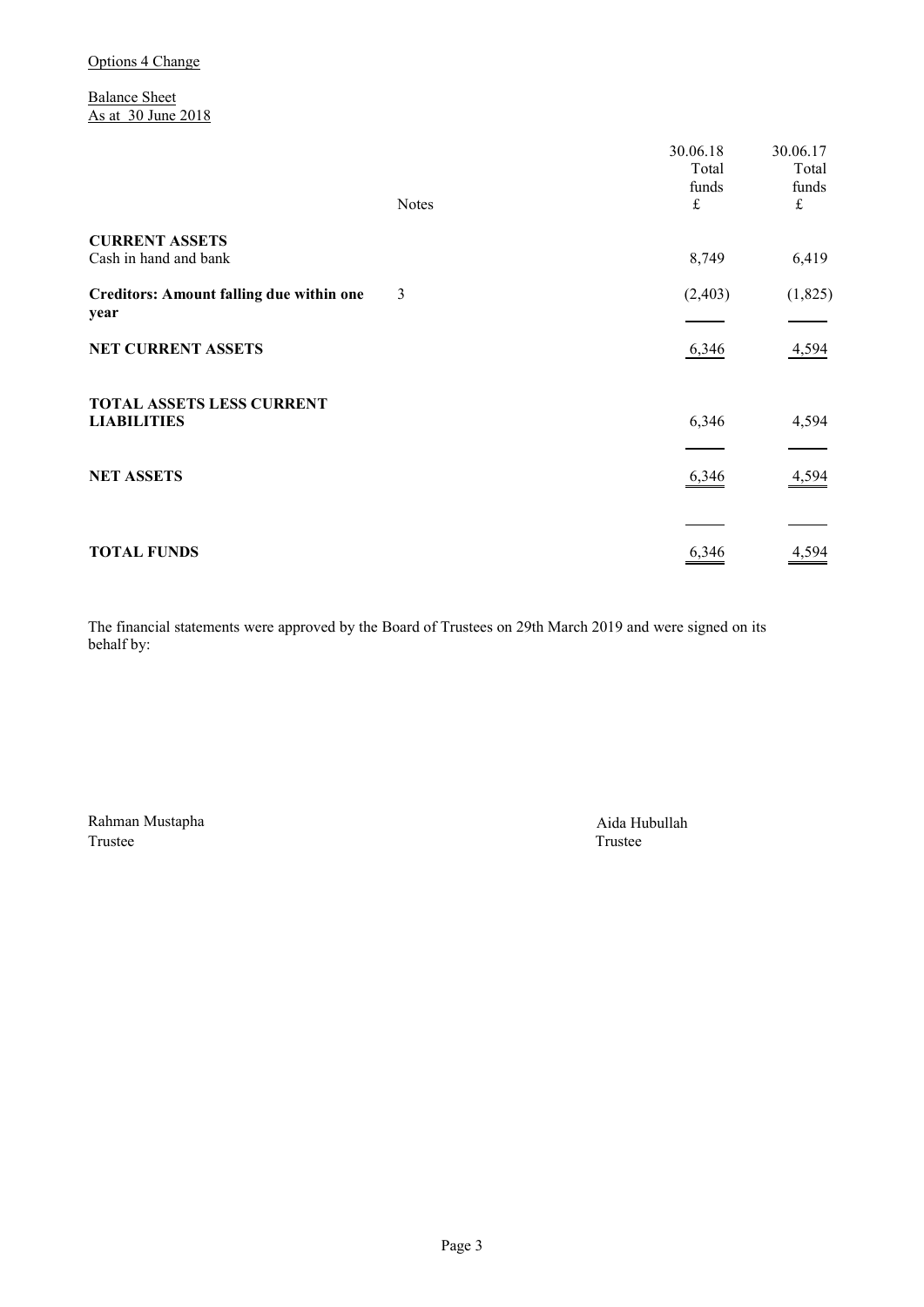Notes to the Financial Statements for the Year Ended 30 June 2018

#### **1. ACCOUNTING POLICIES**

#### **Accounting convention**

The financial statements have been prepared under the historical cost convention, and in accordance with the Financial Reporting Standard for Smaller Entities (effective April 2008), the Charities Act 1993 and the requirements of the Statement of Recommended Practice, Accounting and Reporting by Charities.

#### **Incoming resources**

All incoming resources are included on the Statement of Financial Activities when the charity is legally entitled to the income and the amount can be quantified with reasonable accuracy.

Summary of the donations received for the period:-

1. Walcot Foundation - £25,000;

#### **Resources expended**

Expenditure is accounted for on an accruals basis and has been classified under headings that aggregate all cost related to the category. Where costs cannot be directly attributed to particular headings they have been allocated to activities on a basis consistent with the use of resources.

**Taxation** 

The charity is exempt from tax on its charitable activities.

#### **2. TRUSTEES' REMUNERATION AND BENEFITS**

There were no trustees' remuneration or other benefits for the year ended 30 June 2018.

#### **Trustees' Expenses**

There were no trustees' expenses paid for the year ended 30 June 2018.

#### **3. CREDITORS: AMOUNT FALLING DUE WITHIN ONE YEAR**

|                   | 2018  |
|-------------------|-------|
|                   | £     |
| Accrued expenses  | 843   |
| Professional fees | 930   |
| Wages payable     | 630   |
| Total             | 2.403 |

#### **4. MOVEMENT IN FUNDS**

|                      | Net movement |          |                   |
|----------------------|--------------|----------|-------------------|
|                      | At 01.07.17  | in funds | At 30.06.18<br>ىد |
| <b>General funds</b> | 4.594        | 1.752    | 6,346             |
|                      |              |          |                   |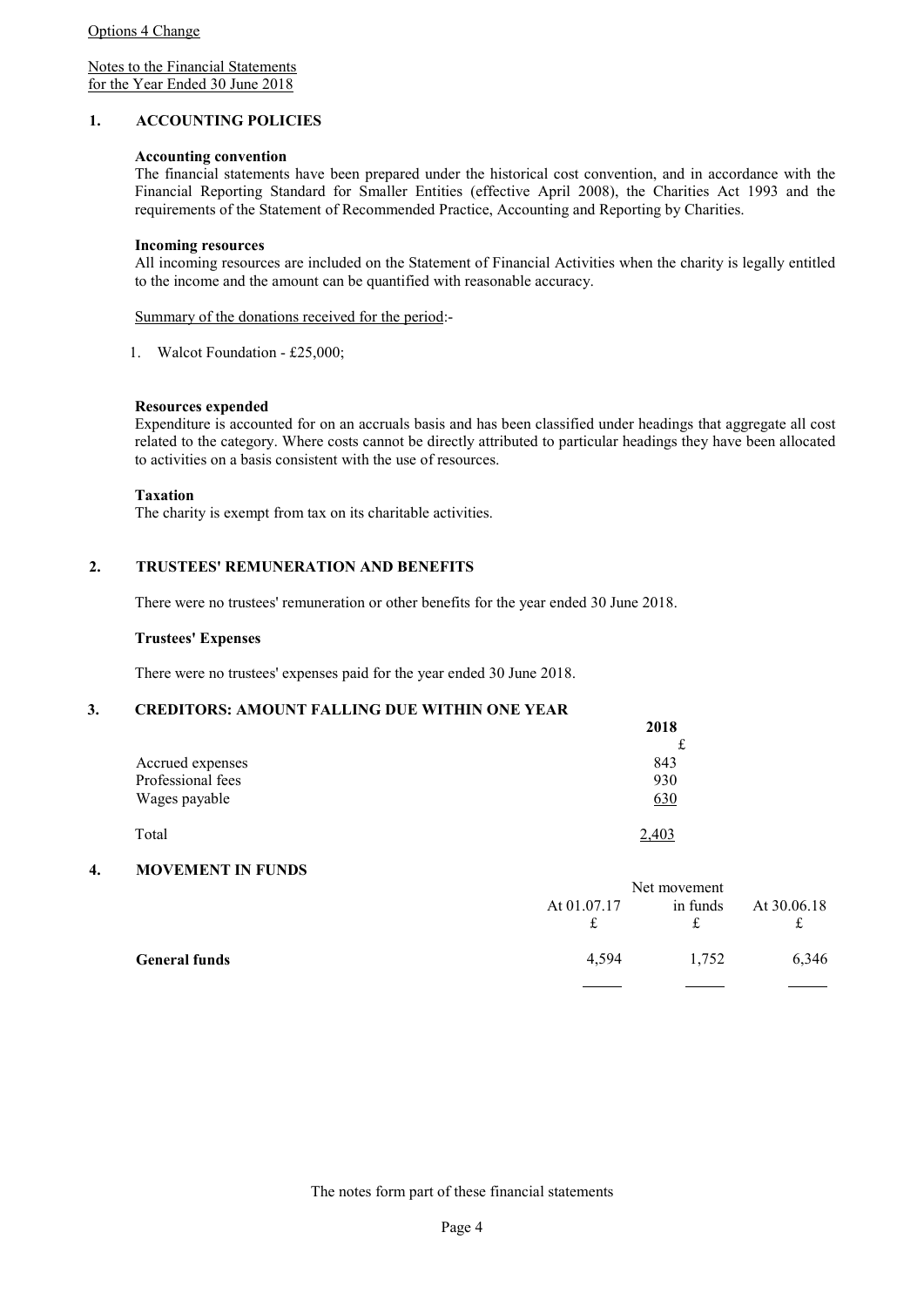Net movement in funds, included in the above are as follows:

|                     | Incoming  | Resources | Movement in |
|---------------------|-----------|-----------|-------------|
|                     | resources | expended  | funds       |
| <b>General fund</b> | 46.100    | (44.348)  | 1,752       |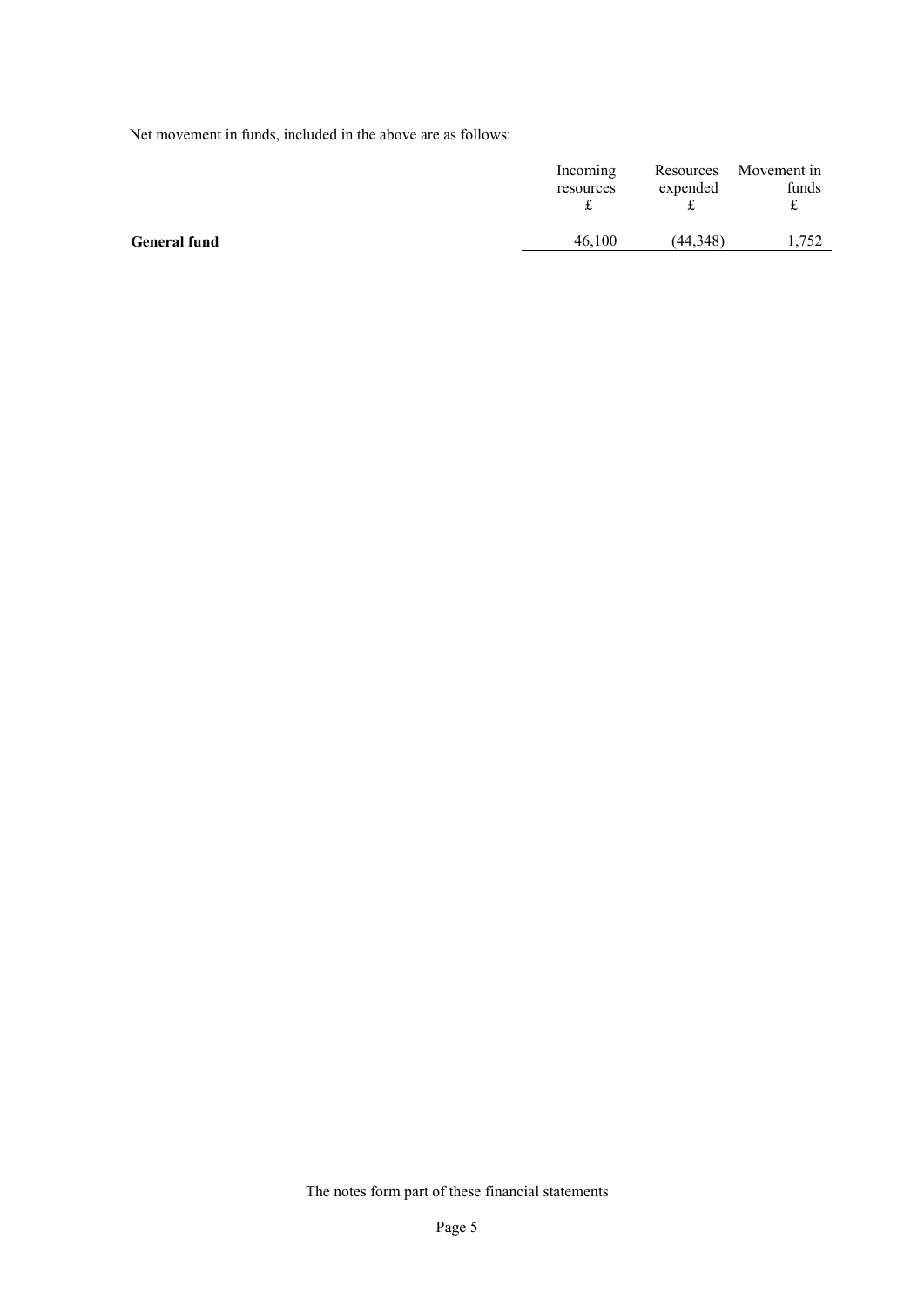## Detailed Statement of Financial Activities

for the Year Ended 30 June 2018

|                                 | 2018   | 2017                 |
|---------------------------------|--------|----------------------|
|                                 | £      | $\pmb{\mathfrak{L}}$ |
| Incoming resources              |        |                      |
| Grants & Donations              | 46,100 | 55,731               |
|                                 |        |                      |
| Employee costs:                 |        |                      |
| Wages and salaries              | 2,709  | 5,250                |
|                                 | 2,709  | 5,250                |
| Premises costs:                 |        |                      |
| Rent                            | 5,300  | 10,500               |
| Light and heat                  | 3,758  |                      |
|                                 | 9,058  | 10,500               |
| Resources expended              |        |                      |
| Client welfare                  | 10,418 | 5,577                |
| Volunteer expenses              | 7,961  | 283                  |
| Conference and workshops        | 7,258  | 15,608               |
| Travel and subsistence          | 1,015  | 3,120                |
| Refreshments                    |        | 3,841                |
|                                 | 26,652 | 28,429               |
| General administrative expenses |        |                      |
| Telephone and fax               | 1,072  | 761                  |
| Postage                         | 73     | 52                   |
| Stationery and printing         | 1,372  | 1,132                |
| <b>Bank</b> charges             |        | 60                   |
| Insurance                       | 430    | 484                  |
| Service charges                 | 134    |                      |
| Repairs and maintenance         | 58     |                      |
| Equipment expenses              | 1,259  |                      |
| Other admin expenses            | 46     | 2,369                |
|                                 | 4,444  | 4,858                |
| Legal and professional costs:   |        |                      |
| Professional fees               | 960    | 900                  |
| Legal costs                     | 525    |                      |
| Consultancy fees                |        | 1,500                |
|                                 | 1,485  | 2,400                |
|                                 | 44,348 | 51,437               |